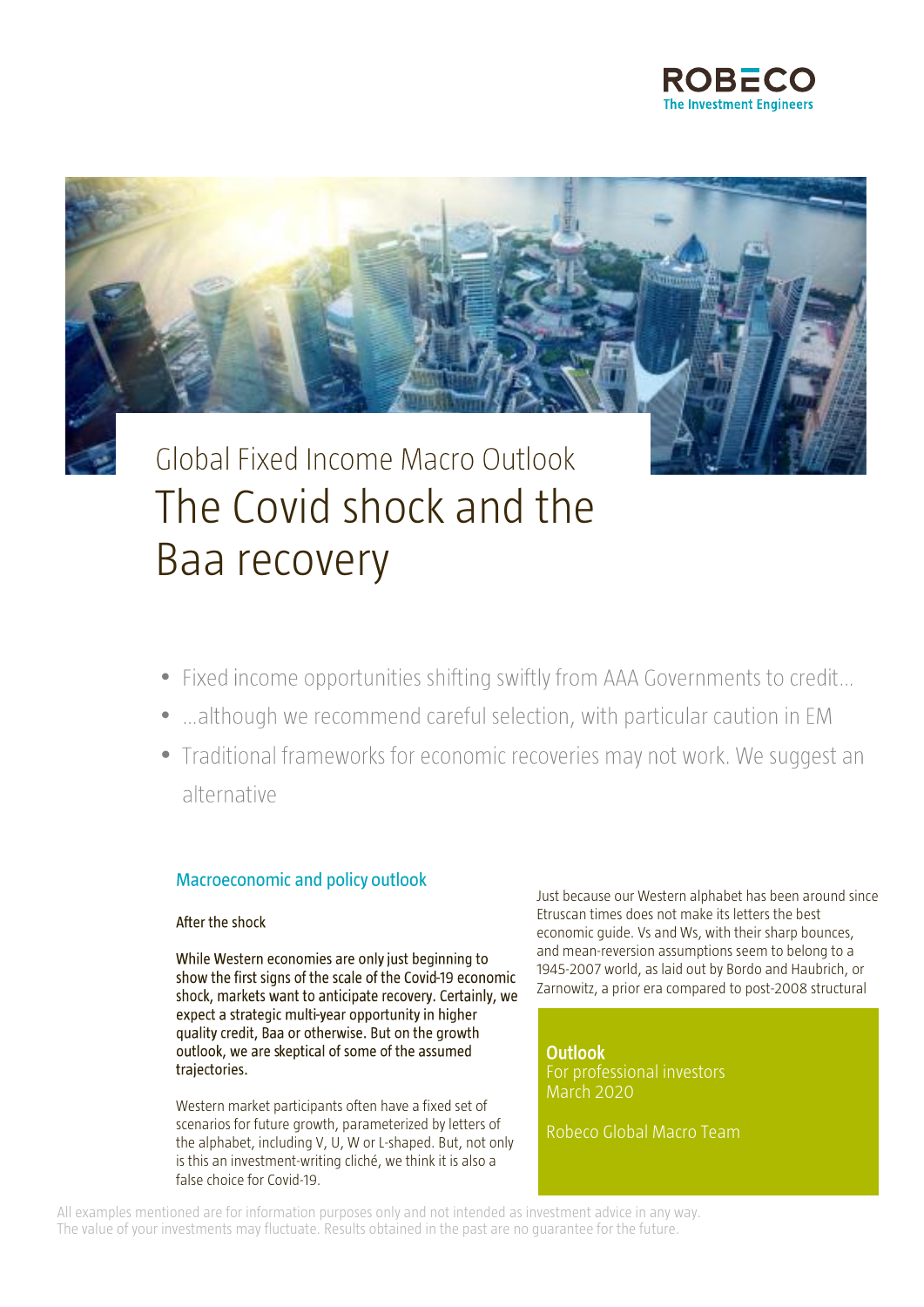trends. U seems to ignore ten years of lower growth and rates. The letter L seems more suited for Japan.

Turning Arabic - a Baa-shaped trajectory

Covid-19 poses new market and economic questions: we have the competing theories and scenarios of epidemiologists, the second derivative of new infections and the flattening of curves (infection curves, not US Treasuries or credit maturity curves).

In an age of lower secular growth trends, low rates, older demographics and higher debt, the elongated horizontal sweeps of the Arabic alphabet seem a better fit than western equivalents'

> We think 2020-21 growth trajectories are better described by the Arabic letter 'Baa'', in its final form (Figure 1). In an age of lower secular growth trends, low rates, older demographics and higher debt, the elongated horizontal sweeps of the Arabic alphabet seem a better fit than western equivalents.

Figure 1 | The Arabic letter Baa', in the final form



Source: Public domain, Robeco

### The 5 stages of growth (and grief)

Think of the letter Baa' depicting five stages of growth in 2020-1:

1. The sharp downward shock. Get ready for retail spending, labor market data and industrial production to follow the initial read from jobless claims and PMIs.

- 2. Weakness along the bottom during any ongoing lockdowns. If travel and sporting events for example, are not back on until, say, August, then by deep into Q3 we will have activity far below 2019 levels.
- 3. Eventually, as businesses, cafes and bars re-open (we hope), we expect a sharp bounce back, a path equity markets keep trying to price in and asset managers with their vested interests overly emphasize. For those using the Roman alphabet V or U, the story stops here. But we think there's more to it.
- 4. We see a high risk of a second downleg for growth, for three reasons: a. Emerging market (EM) crises following the economic shock of H1 2020, as the most vulnerable countries face political and sovereign crisis. b. Second-round effects on business investment resulting from the huge hit to companies' financial health (especially of SMEs). c. Healthcare experts warn of a potential second wave of infections, possibly with mutations, when the northern hemisphere winter of 2020/21 begins.
- 5. Low long-term trend growth, with many pre-GFC and indeed pre-Covid-19 trends structurally changed for good.

So we expect a recovery in Baa-rated credit. But for economic trajectories, we expect Baa'. It's time to leave V and W to German carmakers, U to lavatory plumbing and L to new car drivers.

### Q2 economic collapse, and a GFC-style GDP base case

We previously noted the late-cycle risks to the economy and markets. All that was needed was a shock. And with Covid-19 we've certainly had that. To both supply and demand. We consider three scenarios, in part inspired by a 2006 study used by the World Bank. 1

Our *base case* envisages the viral outbreak peaking in Europe and the US over the next 4-6 weeks, and slowing thereafter – following the Chinese pattern. Lockdowns should eventually ease and business activity should resume from depressed Q2 levels. In line with Arabic calligraphy, we do not expect a straight line, and expect a second wave of infections in the autumn. We assume that countries will be less inclined to opt for a full lockdown during a second wave of infections, if intensive care capacities have been ramped up and mortality rates decline. Yet some of the direct economic effects of the

<https://cama.crawford.anu.edu.au/pdf/working-papers/2006/262006.pdf> [https://www.brookings.edu/wp-content/uploads/2020/03/20200302\\_COVID19.pdf](https://www.brookings.edu/wp-content/uploads/2020/03/20200302_COVID19.pdf)

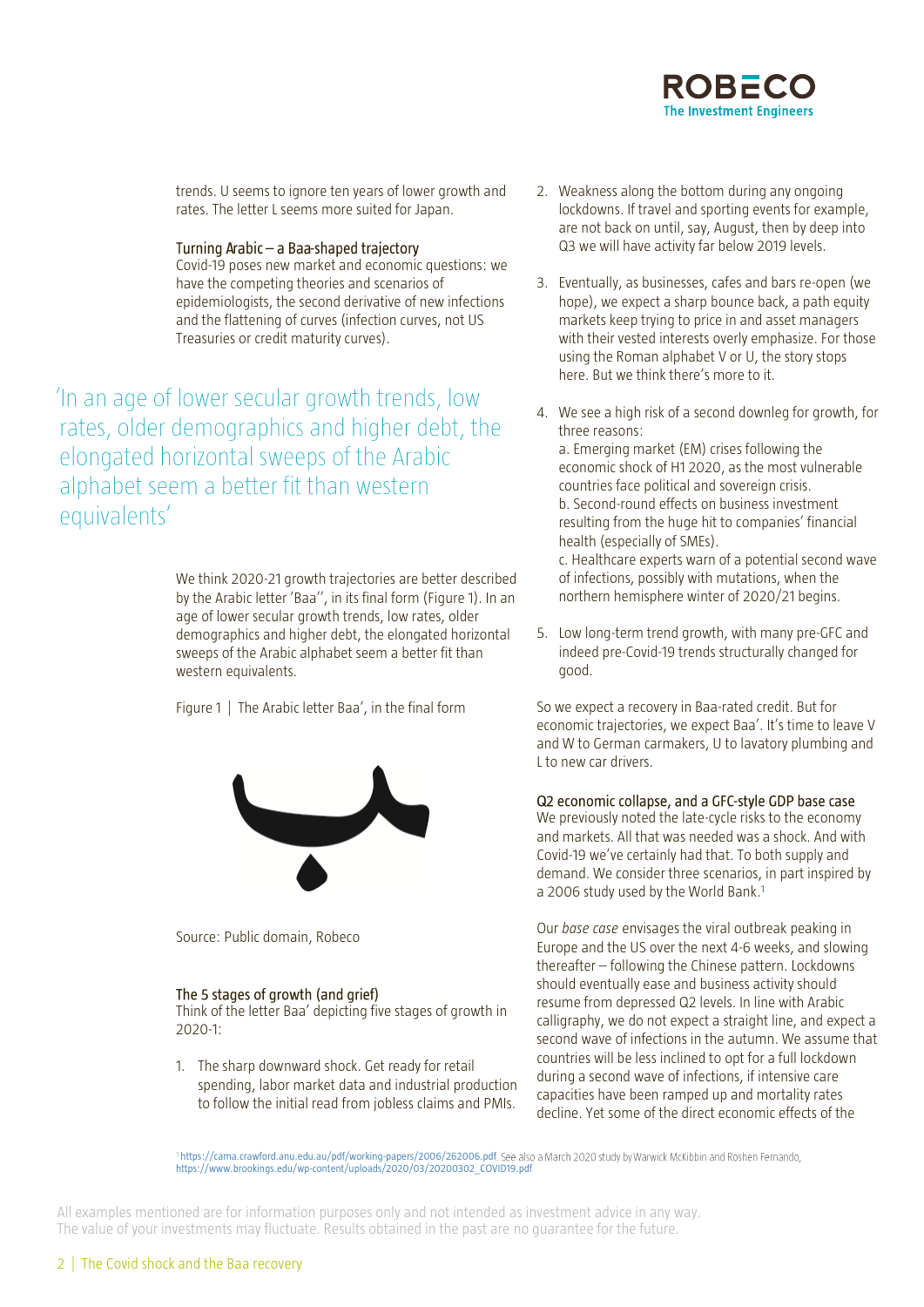virus on discretionary spending (impediments to travel, eat out, etc.) may persist, and there are negative circularities in employment and business capex, for instance. It's been so long since the last recession, some forecasters may have forgotten that these dynamics play out reflexively.

## 'Many things we take for granted will change. Vs, Us and Ws seem to completely miss the potential for such structural changes'

Many things we take for granted will change. The combination of Greta Thunberg and coronavirus on the one hand on air travel, or with the oil price war on hydrocarbons on the other, seem a force to be reckoned with. Pity the airline or oil executive. Vs, Us and Ws seem to completely miss the potential for such structural changes.

The consensus expects -16% (QoQ, annualized) US GDP growth for Q2, and -1.5% for 2020. The Euro Area Q2 numbers are similar, with full year 2020 at -3.5% (based on a selection of recent broker forecasts). We suspect the downgrades to growth, earnings and sovereign and corporate credit ratings aren't over. All in, our base case sees 2020 real GDP in the US and the Eurozone at least matching the FY 2009 economic contractions of respectively circa -3% and -4.5%.

Given the massive fiscal easing, we expect government budget deficits of at least 8-12% of GDP. This is necessary in the short term. Yet further out, it proffers higher sovereign debt burdens and fiscal drag. Many economies (the UK and Spain, for instance) just spent the last decade gradually paying off the government debts of the previous crisis. There is also the relationship between high debt and scarce growth – consider Italy and Japan. In some countries, fiscal intervention may also mean a higher government role in the private sector, especially in Europe. Following Adam Smith or Schumpeter, if too many scarcely viable companies are kept alive by the economic ventilator of government emergency financing, then resources will not be effectively redeployed in the real economy. Without a sharp rise in defaults and unemployment, we should expect lower trend growth in future. There seem to be policy dilemmas everywhere.

A more *negative* scenario assumes more than one additional wave of infections and lockdown over the next 9 months or so. Business activity across DMs only recovers

meaningfully from end-2020, implying FY 2020 real GDP contractions of circa 10% or more in the US and Eurozone. Fiscal deficits, in turn, would end up far above 12% of GDP.

A more *positive* scenario, with a much smaller impact of future outbreaks aided by breakthroughs in treatments or vaccines, could see a recovery from a Q2 trough, leading to FY 2020 real GDP contractions that are milder than the GFC. Fiscal deficits, nonetheless, end up above 5% of GDP.

We view the risks as skewed to the downside.

#### Inflation: Supply shock may not mean price shock

Despite volatility elsewhere, inflation may be surprisingly dull. In the earlier-mentioned study on the economic consequences of pandemics, McKibbin and Sidorenko suggested that inflation in the US and Germany could rise by respectively 2.2 and 2.6% in a "severe scenario". On the supply side, we do indeed see scarcity of healthcare services and some goods, and assume some prices will rise. However, so far we have not seen a large disruption of port activity that could lead to a broader scarcity in goods. Nowcast inflation data from the Cleveland Fed also shows no material change in inflation so far.

Demand shocks on their own are of course highly deflationary. The recent decline in the oil price is likely to reduce US inflation by approximately 0.7%. But, there are clearly also longer-term inflationary consequences from the current crisis. The fierce monetary and fiscal impulses are one, but another may come from further deglobalization. The virus shock has exposed vulnerabilities in international supply chains which were already under scrutiny well before the outbreak. Evaluating these vulnerabilities will probably lead to shifts in production away from the most price-efficient areas. To be continued.

#### The policy response: central banks lock down curves

After the Bank of Canada's 27 March rate cut, all G10 central banks have now set rates at 0.25% or lower. For now, we don't expect many other G10 central banks to join the ranks of the BoJ, ECB, DNB and SNB in adopting negative rates. The remaining room to cut rates materially sits at the PBoC still and elsewhere in EM.

For the first time since the GFC, central banks have had to focus on ensuring the financial system is functioning properly. The Fed briefly lost control of the Treasury curve, as did the ECB the BTP curve in mid-March. This does not happen often! Illiquidity premia have come back from their most extreme levels: see the spread between On the Run and Off the Run Treasuries, MBS spreads and Treasury asset swaps. With over USD 630bn in Treasury

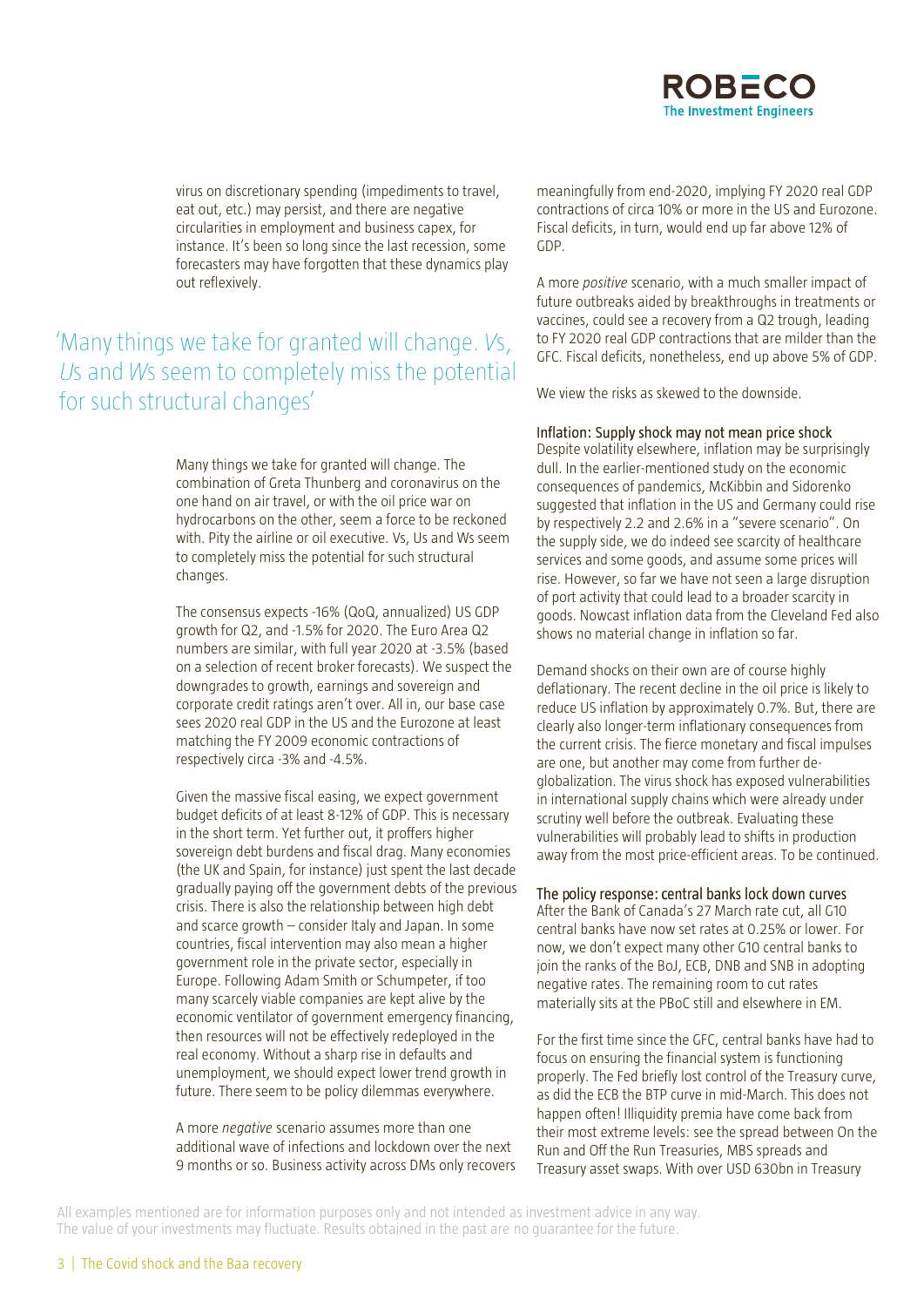

purchases under QE4 in its first two weeks since mid-March, the Fed are not messing around. The US stimulus bill gives the Fed enough collateral to launch USD 4trn in lending or corporate bond buying programs (the SMCCF and PMCCF – the Primary and Secondary Market Corporate Credit Facilities).

## 'Central bank lockdown effectively provides social distancing between DMOs and the bond vigilantes'

The ECB could possibly activate the OMT (Outright Monetary Transactions) program, in case the launch of EUR 750bn in Pandemic Emergency Bond Purchases (PEPP) proves insufficient. We expect asset purchases from the existing asset purchase program (APP) and PEPP to top EUR 1tn in 2020. The softening of TLTRO (targeted longer-term refinancing operations) terms could add a further huge liquidity injection via the banking system. This could be directed towards sovereign bonds, as in the past. This should for now stave off a return to 2011-style Eurozone sovereign crisis. Getting northern and southern viewpoints to converge remains as big a challenge as ever, as illustrated by the recent European Heads of State meeting. Joint issuance, in the form of a so-called Corona bond, is probably a step too far too, despite dreams in Brussels.

Globally, forward guidance would be a straightforward next step. Fed staff research, and prior Fed and ECB experience would support it.

Fed officials such as Governor Lael Brainard have floated the idea of yield curve control, a policy the Reserve Bank of Australia has now adopted. A credible cap could also limit the amount of bond purchases needed to stabilize yields, potentially up to the 10-year point – as per BoJ practice. We expect more on this topic.

The bottom line across policies is the new central bank mission to lock down rates curves. This is essential, given the huge increase in government bond issuance to come. We expect significantly higher T-bill issuance, being termed out later on. This process requires the central bank counterweight to prevent sharp bear steepening of the curve. Central bank lockdown effectively provides social distancing between DMOs and the bond vigilantes. It may also provide social distancing versus profits for life insurers, solvency for pension funds and income for retirees, but that is a story for another day.

### **Rates Strategy**

We view government bonds as a range trade. We think the big downward fall in yields is largely done. Our preferred starting point for the valuation of government bonds is our view on central bank rates two years from now. We see zero hikes for the Fed and possibly 10bps in cuts by the ECB over this two-year horizon. We expect 10 year yields to trade in the same narrow ranges around these official rates estimates as they have done in the past five years. For the coming months, this exercise gives an expected range of 0.5 to 1.2% for 10-year US Treasuries, and a narrower range of -0.2 to -0.6% for Bunds. We do expect modest curve steepening further out, especially in 10+ maturities, given probable issuance requirements as well as reflationary central bank policy.

So we see a good old-fashioned L-shape for official rates at least. But this is not new. Rates stayed at the effective lower bound (ELB) in 2009-2015 despite frequent attempts – every year – by market participants to try to price in hikes. On the flipside, we don't expect negativerates policies to be exported that much further beyond their current jurisdictions.

With expectations for front-end rates two years out capped and yield curves controlled, we are skeptical of the view that yields are set to rise inexorably. Since 2009, the market has structurally over-estimated the R\*, the peak rate for the cycle, and a whole host of structural economic and debt-based factors. Should front-end markets again try to price in hikes too quickly, we expect tactical opportunities to get long.

Having had outright durations of over 8 years in Global Aggregate (which is over 1 year above benchmarks) in February and most of March 2020, we have taken profits on duration in US 2 years, US 10 years, Australia, New Zealand and Japan, amongst others. We see residual further duration opportunity in selected Asian market front ends. We expect a range trade from here, with a bias to steepening in due course.

The volatility has thrown up spectacular cross-market opportunities (Treasuries versus Gilts, and JGBs versus Bunds being two that we have profited from). Should volatility continue, we expect more such opportunities.

### **Fixed income sector allocation**

We think the best allocation opportunities are now gradually to build longs in IG credit (accumulating positions when the OAS is in the 300-600 area), and in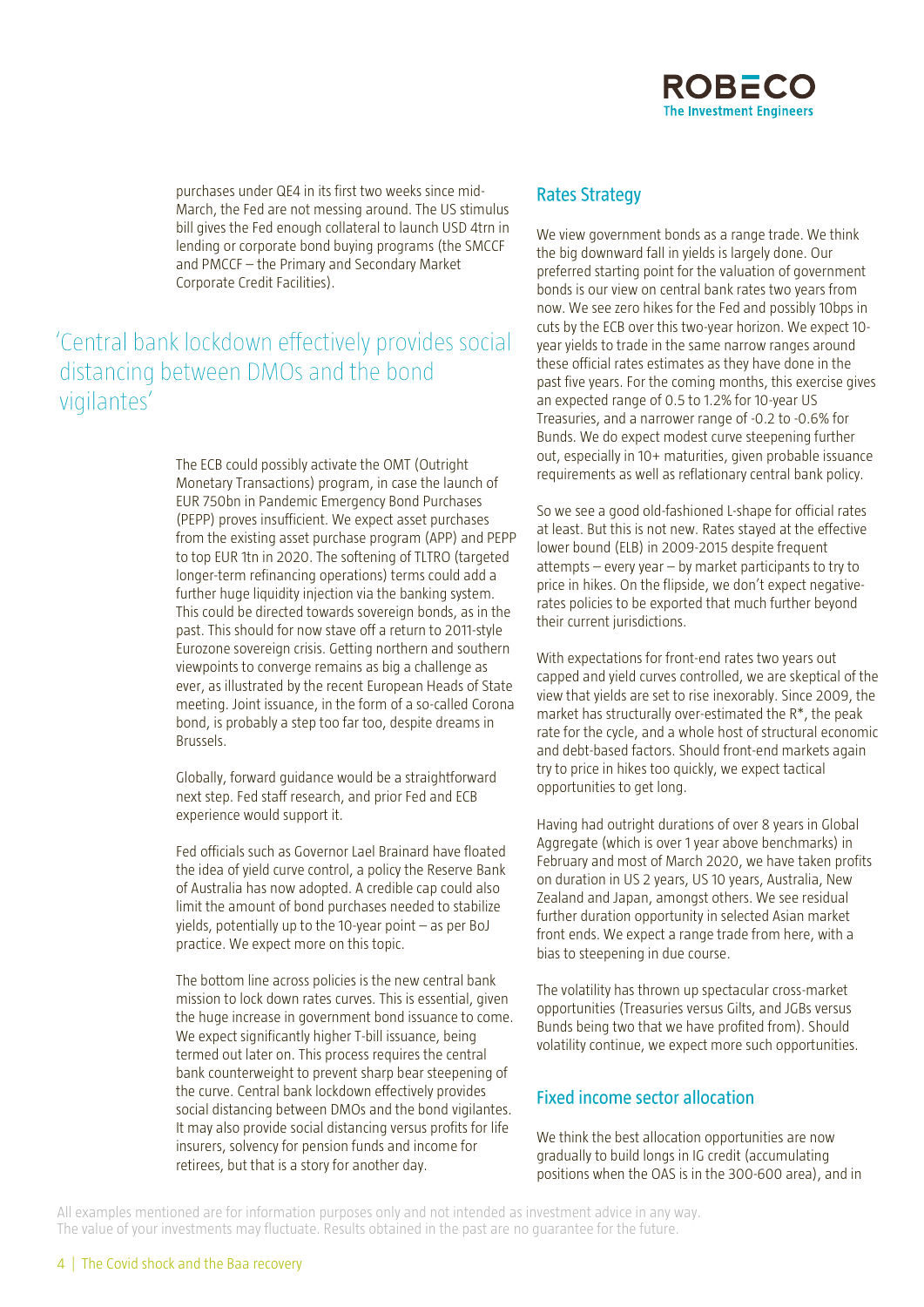

BB high yield (accumulating when the HY OAS is >1000). We are cautious on EM hard and local currency, and view EM FX mainly as a risk hedge against credit longs. EM flows remain a risk and there are the second-order effects mentioned above. The potential for rolling crises means there are plenty of parts of the EM universe to avoid. For Aggregate portfolios, our valuation frameworks suggest there is little volatility-adjusted value in Spanish and Italian debt, compared to IG credit. But for governmentonly portfolios, we see opportunities versus core rates.

'For fixed income asset allocation, we think the best opportunities are now gradually to build longs in IG credit and in BB high yield'

#### The key opportunity in credit

For all of Q2-Q4 2019, we saw very little opportunity in credit. It is hard – but crucial – to be disciplined and patient when spreads are tight and when both valuations and fundamentals are late cycle, regardless of short-term incentives of chasing carry. We came into the Covid-19 volatility with an overweight in EUR IG versus underweight in USD IG, and betas just >1, while in HY, we had 0% net exposure. This sets us up with fire power for the current opportunity.

#### Compelling arguments for bulls...

What a change March 2020 has brought. We are now at credit spread levels seen only for the third time since the 1930s: in the early 1980s, 2008 and now 2020, using Federal Reserve and ICE BofAML data. Policymakers have stepped in with the Fed breaking new ground by joining the ECB and Bank of England, in buying corporate bonds via the PMCCF and SMCCF.

The bull case is that IG spreads over Treasuries have peaked at +400bps and HY at just under +1100bps. For the ECB there is the PEPP and increased CSPP (Corporate Sector Purchase Program) purchases. For credit, the best part of the huge fiscal policies mentioned are de facto bridge financing for eligible companies. The scale of fiscal commitments already announced took two years to achieve in 2007-09, culminating in the April 2009 G20 meeting and the birth of the new credit bull market. Illiquidity premia in US Treasuries and MBS spreads may now have peaked, giving hope for higher-quality credit.

### ...but also for bears

We are not complacent and are preserving some firepower for much wider spread levels, should markets

deteriorate. We view 2008 valuations as fully plausible in downside scenarios. Many market participants seem to dismiss this, having apparently become overnight experts in epidemiology. Many bullish views on credit currently seem commercially motivated. It is well documented that a lack of detachment can create blind spots. Going back to first principles, credit spreads must provide compensation for default risk, downgrade risk (in IG) and illiquidity premia. In a deep recession all these contributions to the headline credit spread of course widen substantially. The depth and length of the recession, and the scale and reach of the policy response will determine just how far. These remain unclear.

Downgrades are coming too. We think rating agencies have systematically over-rated non-financial corporate credit this cycle, paying too much attention to interest cover in particular – a backward-looking measure that fails to take into account loss of market access in a liquidity crunch and the downward shock to cashflows in a deep recession. Expect many fallen angels, particularly in lodging, restaurants, retail, gaming and commodityrelated sectors.

Credit losses in BBs (defaults less recovery rates) were a cumulative 2.7% in 2008-09, per Moody's. But if some BBs are really Bs (watch for the coming downgrades), you must be compensated for Single B credit loss, which for 2008-09 was 7.3%. In CCCs it was 23%. And over a 5-year period that cumulative credit loss rises to >33% loss for CCCs. In a deep recession, spreads required to compensate for default alone (let alone illiquidity premia) clearly need to be very wide. A quirk of default history is that, for non-financials, the 2008 default cycle was not nearly as severe as 2002, so these aren't even worst-case numbers. It's not hard to make the case that CCC spreads should double.

HY outflows have only been 8% of AUM so far this cycle, whereas in 1999-2002 and 2014-16, HY mutual funds and ETFs saw between 18% and 21% outflows.

#### Strategic entry points

In the event of wider spreads, we expect to give back some performance on bonds purchased in the last 1-2 weeks, despite their historically attractive valuations. We view our recent and ongoing cyclical shift into credit as part of our gradual contrarian and value-based process. Value opportunities by their nature are supposed to make money over a strategic horizon, while giving up some P&L in the short term. To illustrate the point, if you bought credit in October 2008 (similar to current levels), you had to endure six months of negative mark to market, but then you made 16% in IG in 2009 and 60% in HY. We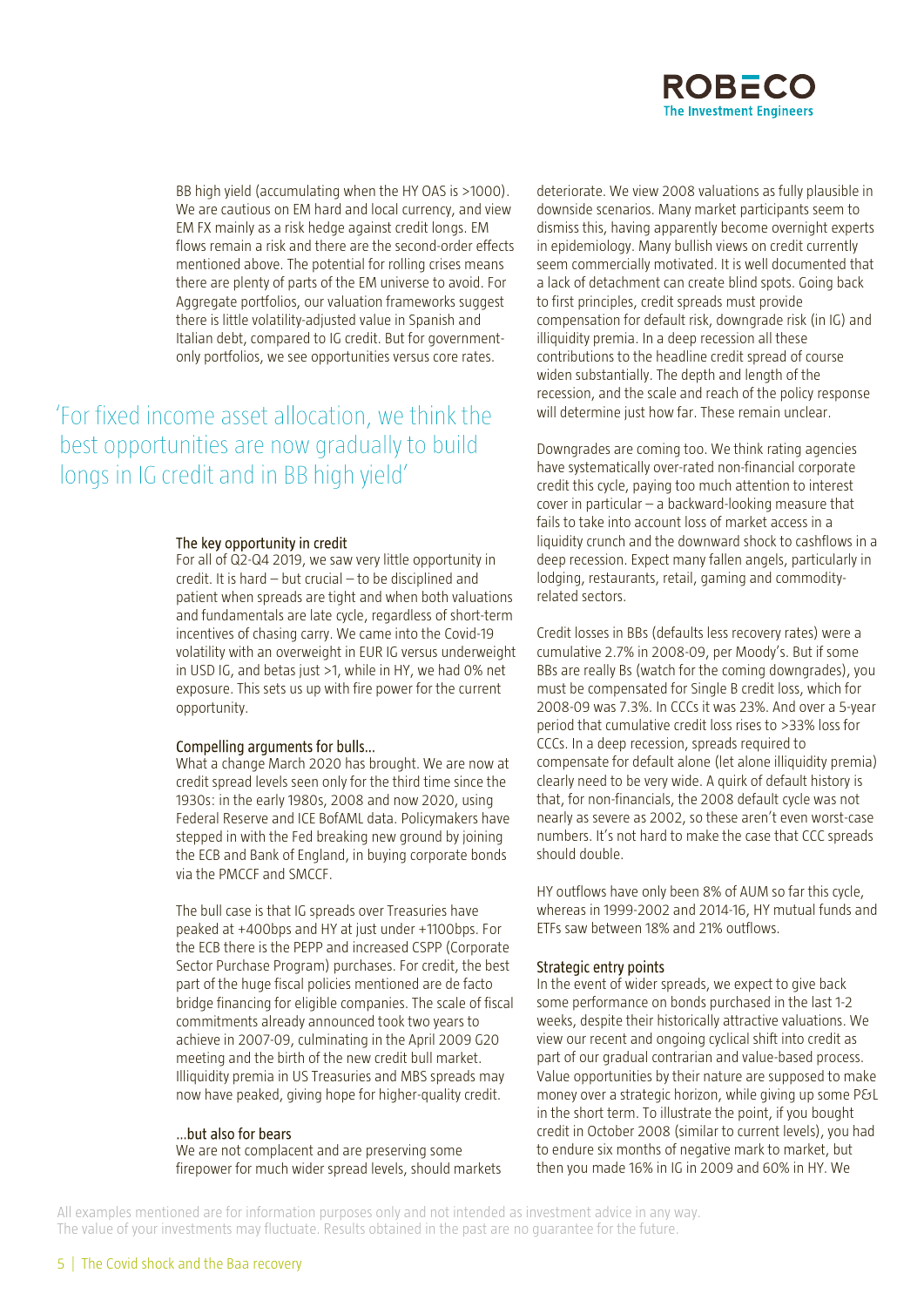

view the bid-ask of accumulating positions in March, and the possibility of some negative P&L in the short term as we average into a historic long-term value opportunity, as a down payment on hundreds of basis points of alpha over the next 12-18 months.

'We view the bid-ask of accumulating positions, and the possibility of some negative P&L in the short term, as a down payment on hundreds of basis points of alpha over the next 12-18 months'

#### What's on our shopping list?

On a cross-sectional basis, we find IG credit, especially long-dated USD IG primary, to be the best opportunity. In mid-March we closed our USD IG benchmark-relative underweight (with the market OAS >+225) and made the first adds in HY (with the  $OAS > +750$ ), focusing on BBs. We took profits on iTraxx and CDX hedges, with spreads 350-400bps wider (consistent with HY OAS > +750). We are keeping it simple. We look for bottom-up balance sheet quality and cyclical resilience. While US corporations raised record gross debt over the last decade, in aggregate they also hold record cash piles. The challenge is that those with the cash and those owing the debt barely overlap! That is an opportunity: many AAA corporate bonds with liquid balance sheets traded cheaper than T+200 with Single As above T+300. These valuations don't come often – investors had to wait 27 years from the early 1980s to 2008 for similar entry points.

Across the spectrum, in our new purchases, we are avoiding perpetuals (both corporates and financials), second-tier and smaller banks and energy (save for European integrated national champions). We also continue to avoid new exposure in sub-5-year credit, where we expect an ongoing vicious bear flattening of credit maturity curves (happens every recession).

We see enough opportunity, anyway, in more plain vanilla credit, and with our benchmark OAS at <100bps, there is no need to reach for spread in the wilder reaches of the credit markets, when there are historic valuations in safer, cleaner segments. Against that, we are happy to take profits as we go, on bonds that have materially outperformed. Almost incredibly, some new issues from March have already returned 30%.

#### The umbrella broadens

Next, we favor EUR IG followed by non-energy BBs in EUR and USD. EUR IG spreads held in better than USD, as we expected, given the ECB CSPP program was already reactivated in November 2019. Mid-March spread peaks were only +240bps in EUR IG versus +400bps for USD IG.<sup>2</sup> Readers of previous Quarterly Outlooks will recall we described EUR IG as being "under the umbrella" of central bank purchases. With the Fed and BoE joining the ECB, the shift in new umbrella policies means less focus on EUR credit here, leaving USD with room for catch up performance. Still, we do expect a greater degree of government support, particularly in France and Germany. We note that French credits that get into economic trouble have frequently received state aid before (notably France Telecom in 2002), but help was also evident at Alstom and Areva. Different countries have different sociopolitical views on whether private sector companies should receive government help – and, if so, what conditions should be attached. That's probably beneficial for senior unsecured creditors, an additional safety net beyond CSPP. But its implications are less clear for junior securities. We call this the *Schumpeterian spectrum*.

Covered bonds offer little value and are another funding source for adds in the IG new-issue market.

### Weaving credit into the broader Global Agg opportunity

We are also employing the broader Global Aggregate opportunity set. For commodity-type exposure, for example, we prefer FX exposure to the Norwegian krona, with its AAA sovereign, rather than owning upstream Single B/CCC US HY energy credits, many of which look unlikely to survive the commodity downturn.

As in sovereigns, EM credit looks vulnerable and may face many second-order effects. Top-down EM sovereign research is key. There are no prizes for buying the best Argentinean bank if the sovereign defaults. The same may apply to a range of more fundamentally challenged EM sovereigns over the next two years, potentially catching investors off guard.

Still, the strategic entry points are clear. Credit spreads usually don't hang around at recessionary wides for long. With USD IG at >400bps OAS and BBs reaching spreads of over 800bps in March, we already see unusually attractive long-term value. Credit research has become more important than ever. Defaults are never zero even in the best of times, let alone in deep recessions. Given that, it's critical to avoid the losers, a quest that becomes more intense the further down the quality spectrum or capital

<sup>2</sup> In this section, we use ICE BofAML indices COAO, EROO, HOAO and HOA1 for market OAS levels.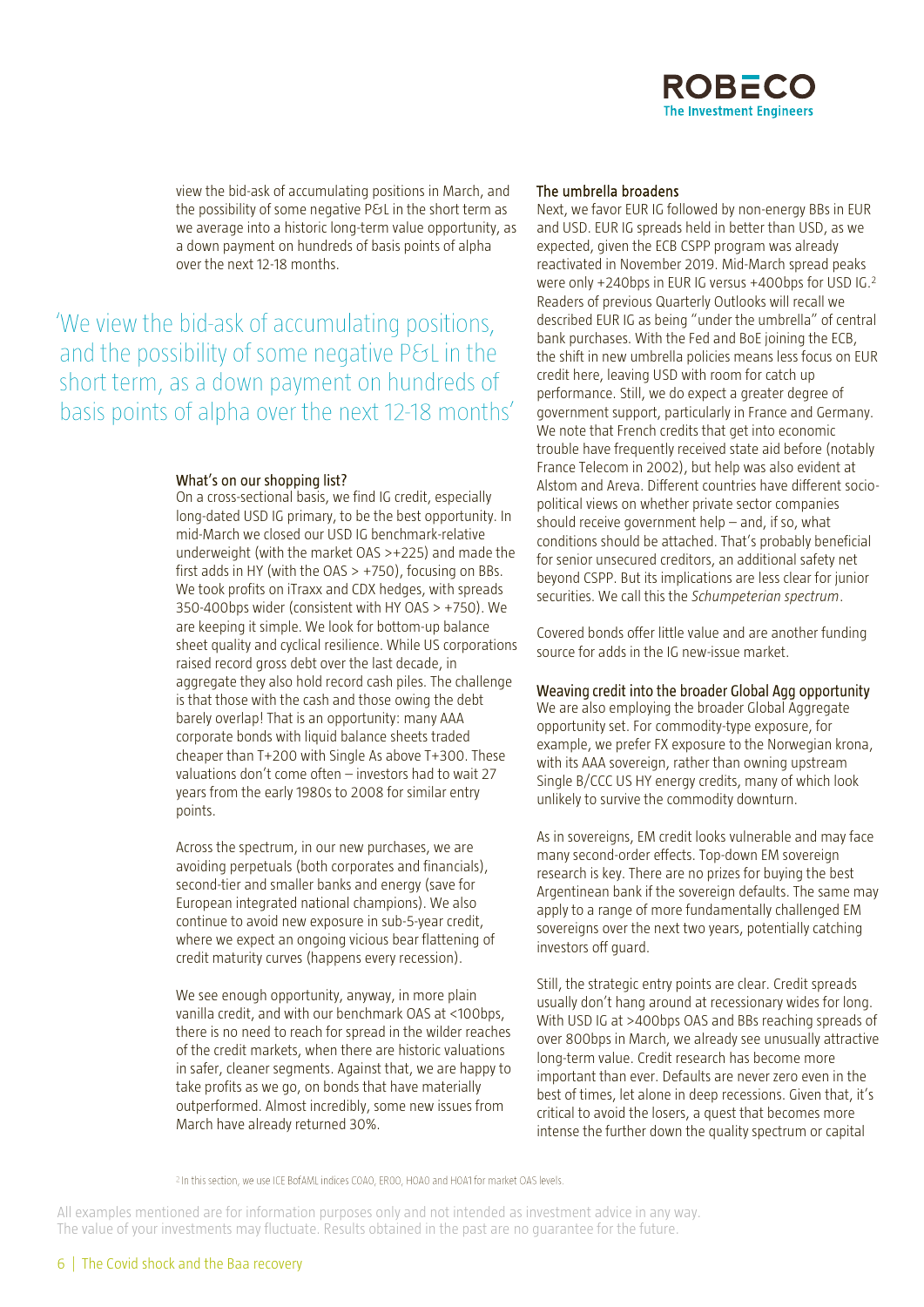structure you go. So, there are great opportunities, but we are picking the names carefully and we're ready for a volatile near-term ride.

## The strategic entry points are clear. Credit spreads usually don't hang around at recessionary wides for long'

Please see the [Robeco Credit Quarterly Outlook](https://www.robeco.com/en/insights/2020/03/credit-outlook-the-common-enemy.html?ite=6867&ito=2401&itq=4aa33cd6-ca22-4971-b241-bf3ef8ee6d72&itx%5Bidio%5D=2011) for more details.

#### Eurozone periphery: preference for short end

Given the extensive support programs as European budget and state aid rules are set aside, Eurozone sovereign debt levels are heading in one direction. The Maastricht Treaty, and the Stability and Growth Pact seem like a distant memory. Given the pandemic's foothold in Italy and Spain, the fragile debt dynamics of Italy in particular have come to the fore. Periphery spreads and 10s30s curves have already roundtripped, with 10-year spreads going wider after the initial ECB miscommunications at their scheduled press conference and recovery after the PEPP announcement in particular.

For us that has meant taking profits on our 10s30s flatteners during the volatility and switching our focus now to spread tighteners front-end. We may potentially add longer paper after ESM support has been clarified and announced.

#### Emerging markets debt: exposing quality dispersion With the rapid spike in volatility and risk-off sentiment,

but without the weight of ECB or Fed help, we view technicals for EM debt as negative. Year-to-date fund outflows continue in both EM fixed income and equity, totaling USD 53bn thus far, a higher magnitude than during past crises. Hard-currency (HC) bonds have experienced more redemptions than local-currency debt. As elsewhere, trading liquidity is poor, with wider bid-ask levels of between 2-6 percentage points. Ratings downgrades are increasing, particularly in oil-producing sovereigns. S&P's recent downgrades of Mexico and several Middle Eastern countries are a case in point. Downgrades are also taking back some of the IG upgrades of the last cycle – see Moody's downgrade of South Africa for instance. Valuation has become more attractive, but weighing the balance of risks, we are neutral on relative valuation compared to other asset classes and sectors.

For HC EM spreads, the quality dispersion continues, with EM high yield sovereign HC spreads compared to investment grade at record wides of over 400bps. In local currency, with EM central banks still proactively cutting rates, select EM rates look attractive on the surface. But, given the potential for EM FX volatility and different central bank response functions amid outflows, we are taking a cautious approach, considering allocations only very sparingly and only in higher-rated markets. We remain overweight Chinese rates whilst short the currency, and are underweight EM sovereign spreads.

### **FX**

### $G10$  FX  $-$  Mind the trend

FX markets are focused on the deep hit to growth and the ensuing policy response. While the latter has given a positive recent impetus to risk assets, the continued downside risks to growth should help the USD and JPY to stand strong as safe havens until summer. On the other side, EM FX and other cyclical currencies (AUD, NZD, CAD) may continue to weaken further.

On a medium to longer-term horizon we take a negative bias on the USD, mainly at the expense of the EUR and JPY. The fact that the Fed cut rates to zero and launched unlimited QE will likely prove to be a negative USD gamechanger down the road. A lot of new dollars will be printed, which is typically USD negative. Monetary policy should also push up inflation expectations over time. This comes on top of a widening fiscal deficit and an alreadylarge current account deficit (textbook cause of weak FX). Real yield differentials versus other markets will be suppressed, turning the USD into a funding currency rather than a carry currency – a material shift.

For now though, we are not sure that QE matters a lot, and FX risk premia (funding stress) should dominate. In a new 'global lockdown', we would argue that EUR/USD could go to parity or even below. We are not ready to call for such a scenario as our base case, but consider this to be an important tail risk also in the FX space.

#### Emerging markets FX: depreciation trend to remain

EM FX, along with other risky assets, has been hit hard. Activation of temporary swap lines by the Fed to EM central banks like BoK, MAS, Banxico and BCB has clearly helped easing the USD funding crisis and fulfill USD demand. In previous Quarterly Outlooks we have written about the reality that many EMs face: growth is likely to be structurally low due to de-industrialization, localization and lower (commodities) demand from DMs. We are alert to a long list of bottom-up vulnerabilities in places,

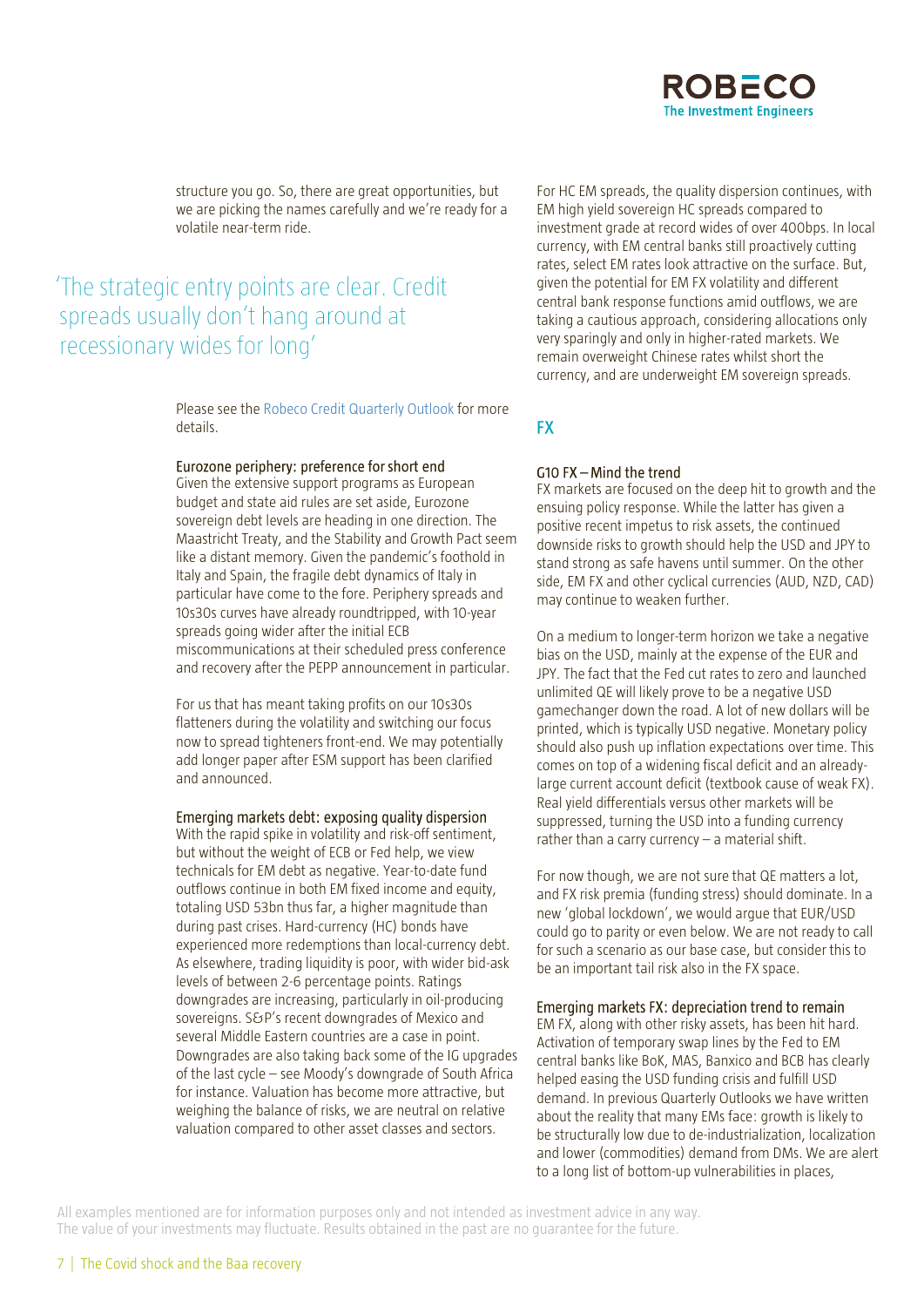

including high debt, short-term debt, current account deficits, external imbalances, political vulnerabilities, wealth inequality and a large share of informal sectors (if you haven't registered to pay tax, you are less likely to get a government handout now). The Covid-19 crisis makes the economic reality even worse for these countries. We expect the likes of Brazil and Mexico to be most exposed, prompting aggressive central banks rate cuts – putting downward pressure on their currencies.

While many EMs are ill-equipped in terms of healthcare capacity, they do have more experience in handling epidemic and natural disasters. Yet, the traditional EM business models of commodity exports, manufacturing and/or tourism, are clearly impacted. As in DM, the economic impact is difficult to quantify, but we would estimate Q2/Q3 GDP levels to fall by 10% to 30% annualized over the quarter, depending on the country and measures taken.

Some larger EMs have deleveraged or improved their current account positions since 2013. But smaller/frontier countries less so, particularly in Sub-Saharan Africa and parts of Eurasia. These countries face a daunting task, and high external vulnerability. Their large short-term external liabilities puts them at risk of being unable to borrow in international markets, and possibly even debt rerestructurings. This will weigh on sentiment in EM FX as a whole going forward. A key policy dilemma will be whether to provide liquidity to the domestic economy, or prioritize FX stability. This, in combination with USD swap lines, makes the depreciation of EM currencies a more gradual trend-like process. Frontier and small EMs already asked for funds from the World Bank/IMF, indicating there is no longer any stigma. Within EM FX, we favor shorts in ZAR, BRL, IDR, HUF, CNY versus EUR, USD and NOK.

### **Asset class positioning**

Figure 2 | The market cycle



Source: Robeco, March 2020

*We wish to thank Binky Chadha (Deutsche Bank), Jan Hatzius (Goldman Sachs) and David Lubin (Citi) for contributing to a productive and insightful quarterly outlook session.*